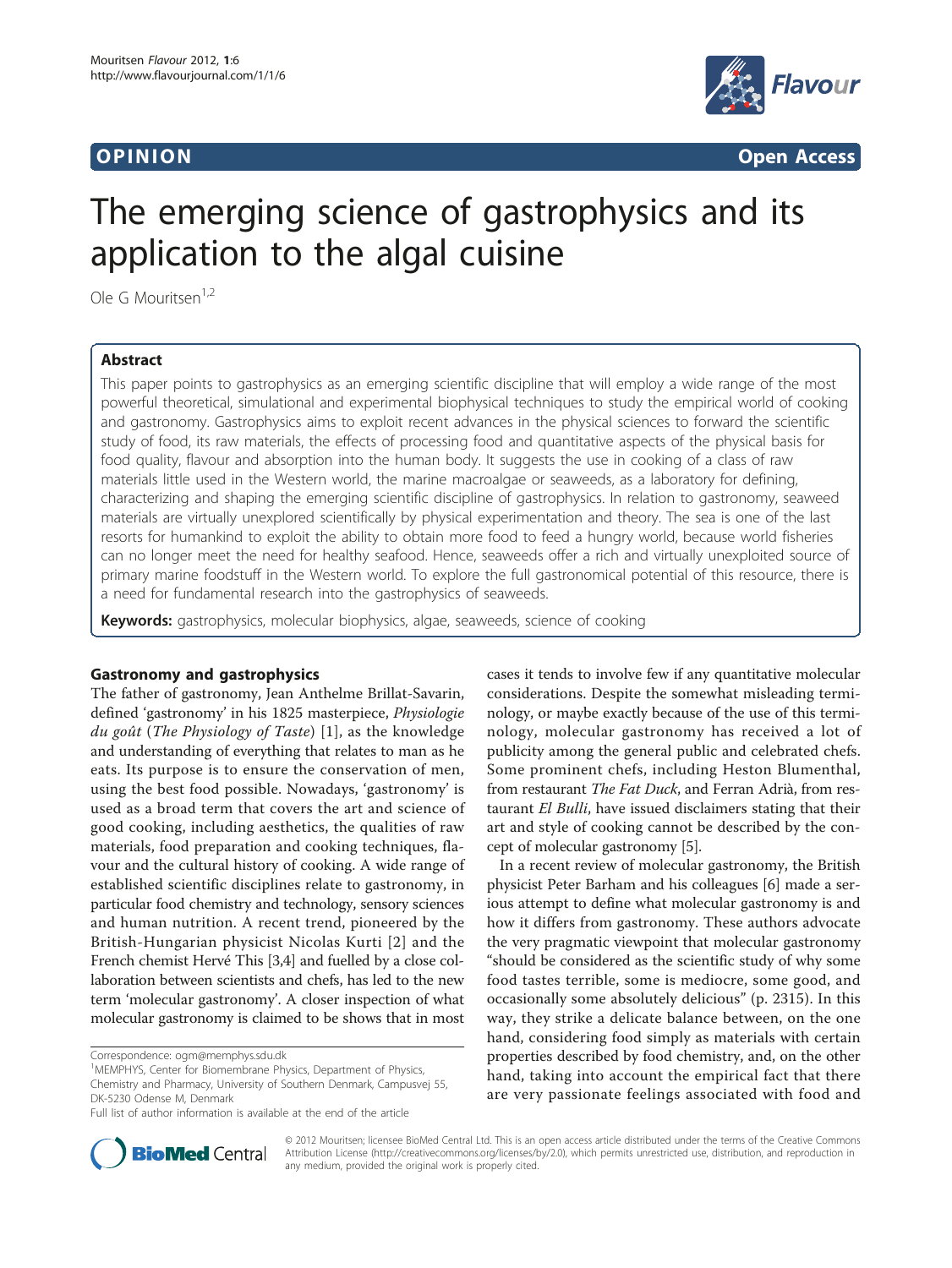eating. Although according to this definition there seems to be no specific reference to why the term 'molecular' is invoked, it is presupposed that the field is based on the utilisation of molecularly based sciences such as chemistry for the scientific and systematic study of all aspects of food, including raw materials, cooking procedures, flavour, acceptance of food and systematisation of recipes and cooking procedures. In contrast, aspects of human nutrition and health are less emphasised. The Barham et al. review ultimately concludes that "perhaps the most important objective of [molecular gastronomy] should be to delineate the essential principles that underpin our individual enjoyment of food" [\[6](#page-7-0)] (p. 2361).

Molecular gastronomy heavily relies on well-established sciences such as food chemistry, general food science and food-processing technology, which are themselves, of course, of seminal importance for the food industry [[7-9\]](#page-7-0), although it has been claimed that there is very little science in the food industry [\[10](#page-7-0)]. A related focus on the chemistry of food is internalized in a less well-defined discipline called 'culinary chemistry', a term directly inspired by the title of an 1821 book by the German chemist Friedrich Accum, who wrote about the practical aspects of applying scientific principles, in particular chemistry, to cooking [\[11\]](#page-7-0).

The application of physical principles to study foods from a materials science perspective is well-established in research on food physics and food biophysics [\[12](#page-7-0)], with a focus on physical and physicochemical properties such as texture, foam stability, emulsification properties, phase transformations, the physical principles underlying cooking processes and so on. These approaches are traditionally separated from sensory sciences, and they are often less concerned with gastronomical considerations. Several popular science books are embodiments of this category [[13-18\]](#page-7-0). The most celebrated monograph on the science of cooking is Harold McGee's by now classic and encyclopaedic monograph, On Food and Cooking: The Science and Lore of the Kitchen [\[19\]](#page-7-0).

In recent years, the collaboration between famous chefs and scientists has materialized in cookbooks that contain a significant element of scientific explanations, such as Heston Blumenthal's The Fat Duck Cookbook [\[20](#page-7-0)], and books that focus on the science of particular types of food, such as the science of ice cream [\[21\]](#page-7-0), chocolate [[22,23\]](#page-7-0), pizza [[24\]](#page-7-0) and sushi [\[25](#page-7-0)]. The most recent development in writing on the science of cooking is embodied in the monumental five-volume tome by Nathan Myhrvold and colleagues on what is called 'Modernist Cuisine' [[26](#page-7-0)]. To date, Myhrvold's books provide the most comprehensive accounts of the physical aspects of food and cooking and could well qualify as a gastrophysical body of work, although he and his colleagues do not use the term 'gastrophysics' in their five-volume series. In fact, very little, if anything, that can be called 'scientific' is written about gastrophysics [[27,28](#page-7-0)], and there appear to be no published scientific papers about gastrophysics.

It is the contention of the present paper that gastrophysics has as its goal the demonstration that fundamental principles of physics, in particular soft matter physics, biophysical chemistry and molecular biophysics, can and should be brought together in scientific work dealing with food and should focus on molecular aspects, as well as scientific mechanisms and explanations, and their relation to gastronomy to a much higher degree than traditional food chemistry and food physics. The perspective on the plethora of possible research activities within gastrophysics should be gastronomy itself. Gastrophysics takes gastronomy as its departure point of inspiration and uses gastronomical problems as a driving force. The intrinsic dynamics of this way of doing science is very similar to what has been witnessed in recent decades in the case of another emerging field of science, biological physics [\[29](#page-7-0)], which deals with biologically inspired physics problems. Biological physics not only solves problems in biology but also contributes to physics in general by revitalizing it and opening up a new empirical world for physicists. In a similar vein, gastrophysics uses gastronomical problems as a motor. Gastrophysics hence places itself as an emerging new scientific and molecularly based subdiscipline at the borders between soft matter physics and chemistry, culinary sciences, food chemistry and molecular gastronomy.

It is to be expected that a sufficiently original, ambitious and courageous research endeavour should be able to make significant advances in defining the emerging and little developed field of gastrophysics and demonstrate where it could lead. This is not to say that the various experimental, computational and theoretical methodologies, typical of the three pillars of modern natural science, which should be applied to gastrophysics, are in a similarly less advanced and less well-defined stage. On the contrary, the idea is to use, so to speak, the 'sharpest knives in the kitchen' to carve out the future of the field. These 'knives' include molecular simulation, single-molecule studies of taste, high-resolution microand nanoscale visualisation of macromolecular aggregates of food molecules and particles, measurements of physical forces controlling the stability of food formulations, molecular-structural characterization of raw food materials and their transformation during preparation, cooking, ageing, drying, conservation and fermentation, as well as the design of physical model systems tailored to mimic, for example, the absorption of food molecules and food particles in the intestines. All of these approaches are highly sophisticated and advanced and are likely to make a strong impact on the emerging field of gastrophysics.

The present paper suggests that a unique and clearcut opportunity exists to carve out the future for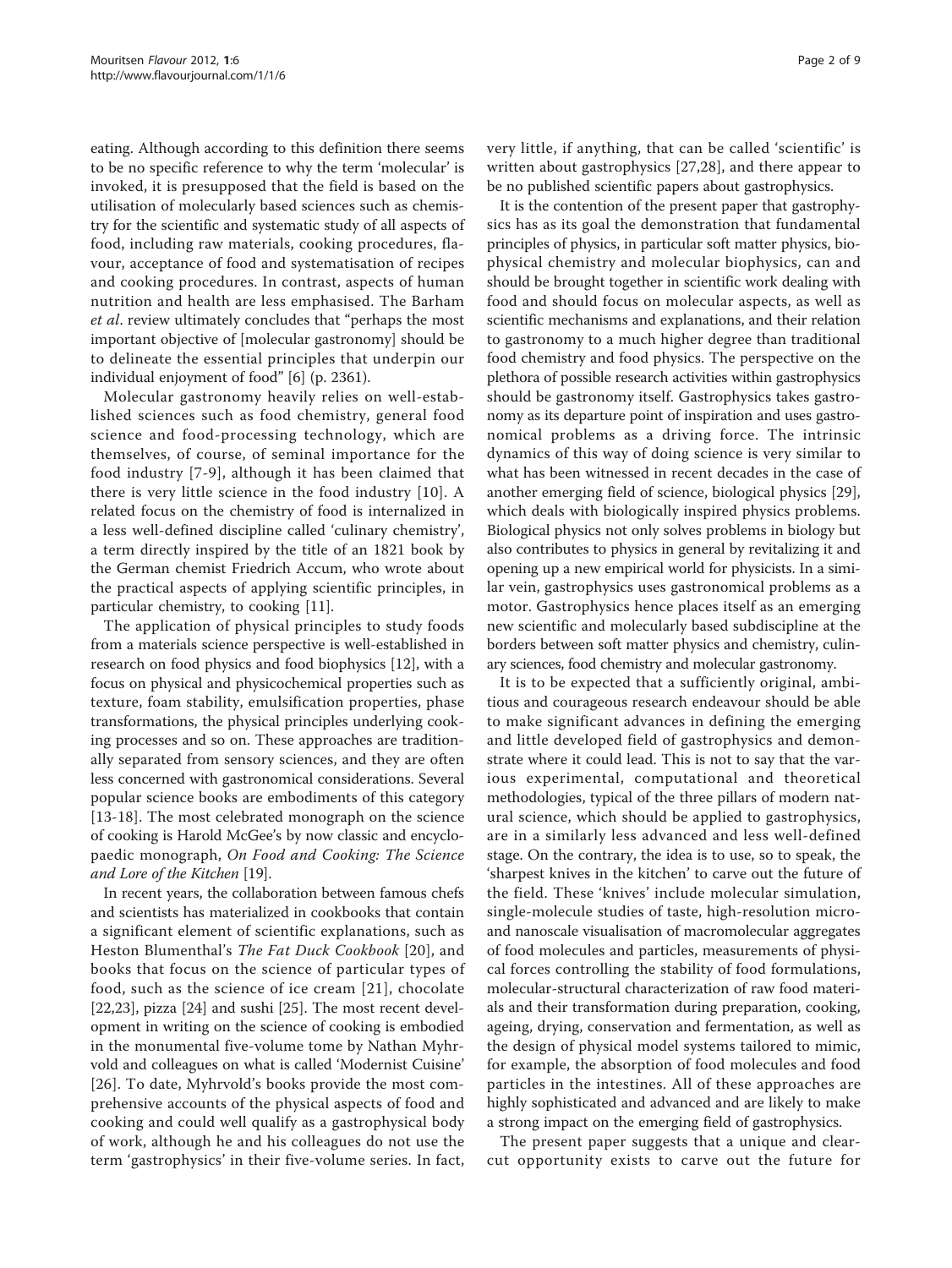gastrophysical research by focusing attention on a specific class of materials, the marine macroalgae or seaweeds, which are virtually unexplored in a quantitative gastronomical setting. The bidirectional value of the approach, as implied by the analogy described above regarding biological physics, can then be assessed by investigating (1) how gastrophysics contributes to developing the algal cuisine and (2) how a focus on algae helps to frame gastrophysics as an emerging science.

# Use of gastrophysics to explore and gastronomically chart a new territory: the kingdom of algae

The food we eat is derived from the mighty biological kingdoms of animals, plants and the fungi, as illustrated in Figure 1. Each kingdom contributes to our food and food cultures, with each their varieties in species, nutritional value and taste. Yet another big kingdom is out there which we hardly use for food: the algae. In terms of organic production on Earth, the algae are by far the most important, and because algae also perform photosynthesis, they are the main suppliers of atmospheric oxygen [[30](#page-7-0)]. Algae are not plants, although the green algae are believed to be the ancestors of the higher (flowering) plants. Algae

The algal kingdom is a very diverse group of organisms, many of which are only very distantly related [[30,31](#page-7-0)]. The unicellular algae constitute the largest group. Some of them are related to plants, whereas others are bacteria, such as the green-blue algae, which are cyanobacteria. The multicellular algae that live in the sea are called 'marine macroalgae' or 'seaweeds'. Seaweeds are traditionally classified into three categories: brown, red and green seaweeds. The classification scheme is the subject of much dispute, and it is noteworthy that the brown and green seaweeds are, loosely speaking, genetically as distinct as plants and animals [[32](#page-7-0)] (Figure 1). There are about 10,000 different species of seaweeds, and seaweeds are found in all climatic regions of the globe. It is interesting to note that whereas many plants and fungi are poisonous and unsuitable for human consumption, all seaweeds harvested in clean water are not poisonous, except for a few species in the tropics. Viewed in this light, seaweeds comprise a rich new territory for gastronomical exploitation and innovation which is almost

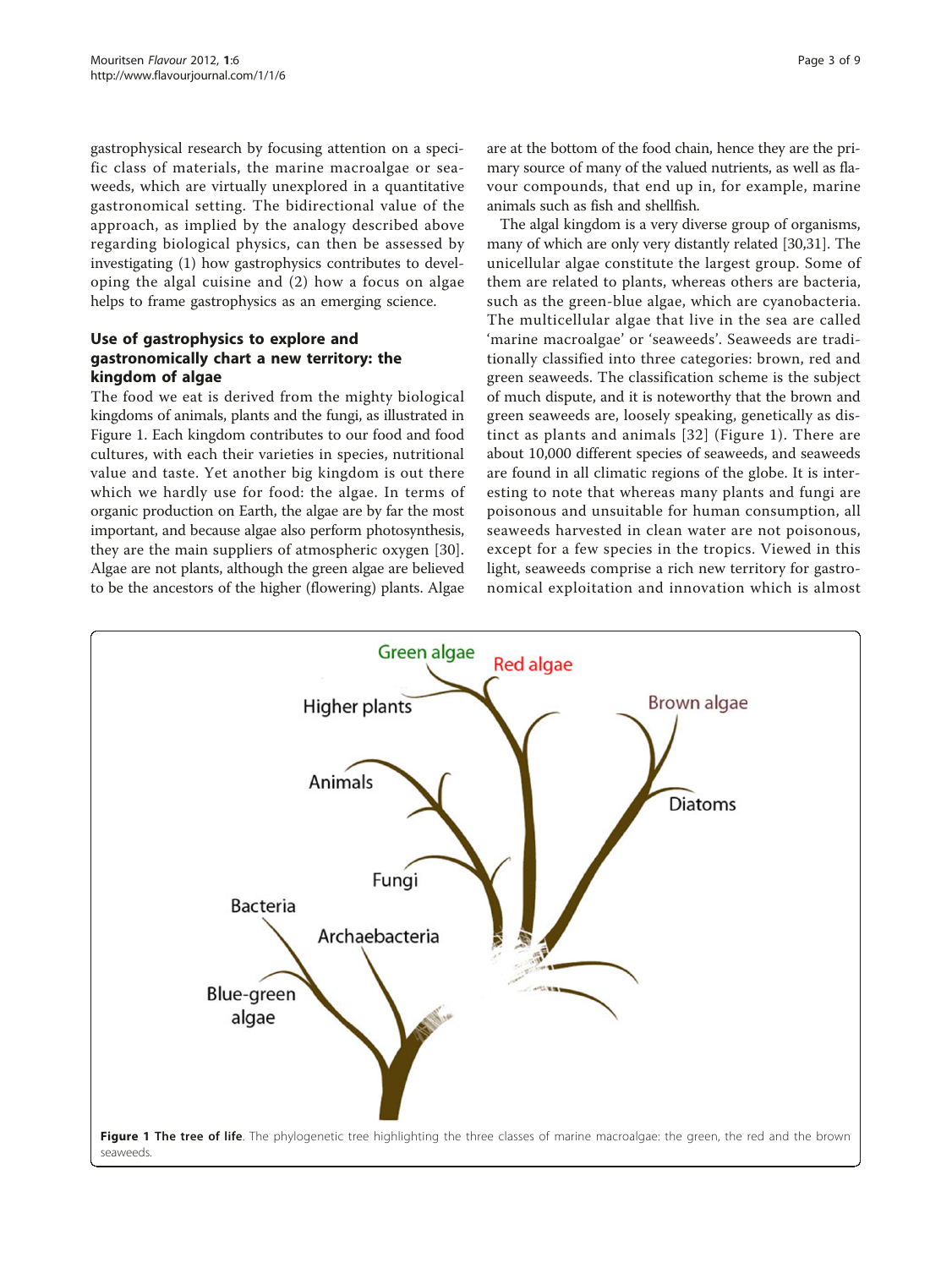comparable in richness to the addition of the plant kingdom to a hypothetical cuisine based only on animal products.

The marine macroalgae are an almost unexploited resource for primary foodstuff in the Western world, whereas it is an essential part of the daily diet in the East [\[33](#page-7-0)]. In the West, however, and in Europe in particular, seaweeds are exploited mostly as extracts for additives and stabilizers in processed food, specifically alginate, carrageenan and agar (E400-E407). There is, however, a growing interest in North America and some parts of Europe in using raw and processed forms of seaweeds as foods and food supplements, and one also notices that an increasing interest in healthy Asian food stimulates a local demand for seaweeds such as nori, wakame and konbu. In Europe and North America, small companies in Iceland, Brittany, Wales, Ireland, Maine, British Columbia and California produce and market various forms of dried and salted seaweed products for human consumption.

To put the potential of an algal cuisine into the context of sustainability, it should be remarked that the sea is one of the last resorts for humankind to exploit for obtaining more food to feed a hungry world. The domestication of species in the ocean is now increasing at a much more rapid speed than terrestrial species [[34](#page-7-0)], and the ocean holds the greatest potential for obtaining more food. Furthermore, food from the ocean, that is fish, shellfish and marine algae, is known to be beneficial for human nutrition as well as for general health and well-being [[35\]](#page-7-0). However, fisheries can no longer meet the needs of the world population [[36\]](#page-7-0).

Seaweeds are in many ways optimal for human nutrition because they contain a bounty of important minerals, trace elements, vitamins, proteins, iodine and polyunsaturated fatty acids, which are listed in Table 1 [[35](#page-7-0),[37-46\]](#page-7-0). Moreover, seaweeds have plenty of soluble and insoluble dietary fibres (45% to 75%) and hence contain few calories. Their actual composition depends very much on the seaweed species, age, location of growth, time of harvesting and storage conditions. The protein content varies generally from 7% to 35%, and it involves most of the essential amino acids. Nori (Porphyra spp.) is one of the seaweeds with the highest amount of protein. The mineral content of seaweeds is generally ten times higher than that of terrestrial plants. It is noteworthy that the salty taste of many types of seaweed is due to a large extent to potassium salts, which generally outbalance the sodium salts. This makes seaweeds a good salt substitute in food and may be a way of combating the increasing global problem of hypertension.

Although the fat content of seaweeds is generally low (about 2% to 3% on a dry weight basis), it is noteworthy

| <b>Nutrients in seaweeds</b>           | Composition                                              |
|----------------------------------------|----------------------------------------------------------|
| Proteins, essential amino<br>acids     | 7% to 35%                                                |
| Dietary fibres (soluble,<br>insoluble) | 45% to 75%                                               |
| Vitamins                               | A, B $(B_1, B_2, B_3, B_6$ and $B_{12}$ of folate), C, E |
| lodine                                 | Variable large amounts in some brown<br>species          |
| More $K^+$ salts than $Na^+$ salts     |                                                          |
| Minerals                               | Fe, Ca, P, Mg, Cl                                        |
| Trace compounds                        | Zn, Cu, Mn, Se, Mb, Cr                                   |
| Essential fatty acids                  | $(2%$ to 5%), ω-3 (EPA, no DHA), ω-6 (AA)                |

<sup>a</sup>AA, arachidonic acid; DHA, docosahexaenoic acid; EPA: eicosapentaenoic acid The actual composition depends very much on the species, its age, the location of growth and the time of harvesting [\[35](#page-7-0),[37-46](#page-7-0)]. Percentages refer to dry weight.

that generally more than one-half of the fat is made up of unsaturated fatty acids, the majority of which are essential polyunsaturated ω-6 and ω-3 fatty acids [[35](#page-7-0)]. An important group of ω-6 and ω-3 fatty acids are the very long and superunsaturated fatty acids, specifically arachidonic acid  $(AA)$  in the  $\omega$ -6 family and eicosapentaenoic acid (EPA) and docosahexaenoic acid (DHA) in the ω-3 family. Whereas microalgae contain all three of these fatty acids, it is noteworthy that seaweeds contain only AA and EPA and very little, if any, DHA. An interesting observation is that the ratio of the amount of ω-3 to ω-6 fatty acids in seaweeds is in the range of unity or even greater in certain cases [[35,41\]](#page-7-0). This should be contrasted to a typical European or North American diet, which has ratios of about 0.1 and 0.05, respectively [[47\]](#page-7-0). Nutritionists generally recommend that the diet be equally balanced with regard to ω-3 and ω-6 fatty acids [[47\]](#page-7-0). The severe imbalance toward too much ω-6 in the Western diet is believed to be one of the main causes of the burden of ill health, in particular in relation to heart and coronary diseases, obesity, diabetes and certain mental diseases [[48-50\]](#page-7-0). Because seaweeds contain large amounts of natural antioxidants such as polyphenols [[37](#page-7-0)], one can speculate that these antioxidants are instrumental in protecting the polyunsaturated fatty acids in the seaweeds when they are used as whole foods. Little is known to this effect, and a study of these important fatty acids, their amounts, their flavours and their bioavailability in foods could well turn out to be a rewarding gastrophysical project.

Seafood, including seaweeds, was probably the most important component of our ancestors' diet and part of the basis for the evolution of our brain and neural system, which are characterized by a large content of the superunsaturated ω-3 and ω-6 fatty acids at a proportion close to 1:1 [[50](#page-7-0)]. Seaweeds may therefore be considered to be brain food, and it is their polyunsaturated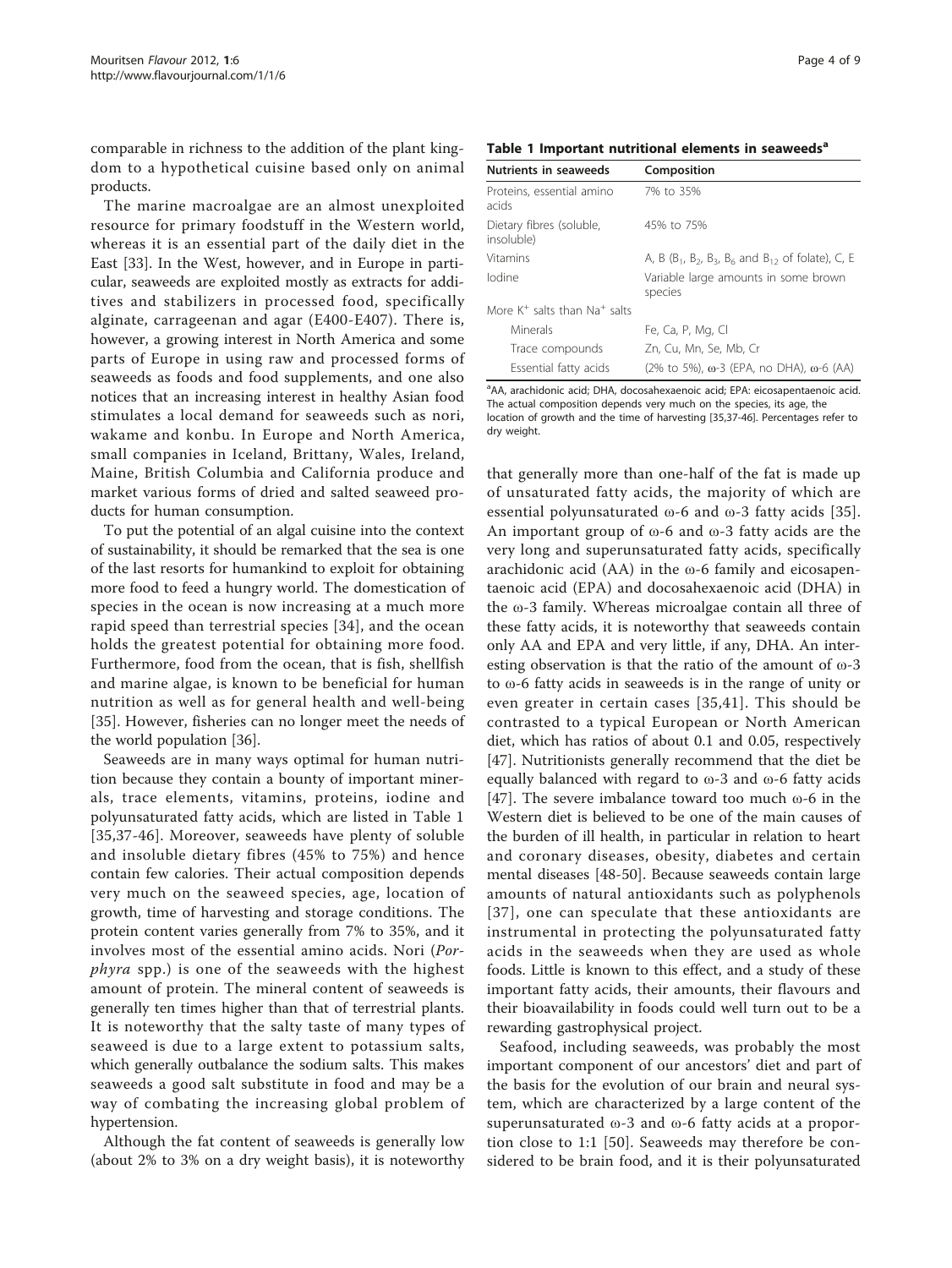fatty acid content and their perfect balance between ω-3 and ω-6 fatty acids that are particularly beneficial for our health.

Seaweeds can be harvested in the wild or grown in the sea in large amounts in a sustainable fashion. Undoubtedly, seaweeds will become a larger part of our daily diet in the future. Importantly, these 'vegetables of the sea' will help us to renew and balance our diet and may contribute to combating the increased incidence of Western lifestyle-related diseases, in particular cardiovascular and heart diseases, such as hypertension, cancer and obesity, as well as mental disorders [[47,49](#page-7-0)].

A 2010 international seaweed symposium [[51\]](#page-7-0) rallied key actors in the science and use of seaweeds for foodstuff and also attracted practitioners in the fields of aquaculture, the food industry, gastronomy, nutrition and the health sciences. It became clear at the conference that there is a very strong and growing interest in seaweeds as food, and it was concluded that there is an urgent need for more research and the establishment of scientifically based knowledge about the uses of seaweeds for human consumption in people's ordinary diets, in futuristic functional foods and in gastronomy at all levels.

Therefore, to introduce the algal cuisine in the Western world, there is a need for a gastronomically inspired approach to using algae in cuisine. It is the contention of the present paper that the emerging science of gastrophysics can be defined and can show its potential by being applied to algal cuisine.

# Traditional uses of algae in cooking

Whereas many microalgae, in particular spirulina [\[52\]](#page-8-0) and Chlorella [[53\]](#page-8-0), are widely used for human consumption and food supplementation, in particular because of their high content of proteins, essential fatty acids and various minerals, these algae are not particularly interesting for gastronomical uses, except possibly for their unique ability to impart a green hue to dishes and drinks such as 'smoothies'. Microalgae generally have no interesting taste and texture. In contrast, macroalgae are very interesting, in particular because of their flavours and textures.

Although brown, red and green seaweed species have been eaten by all coastal peoples since prehistoric times [[54\]](#page-8-0), the regular consumption of seaweeds has predominantly survived to the present primarily in the contemporary cuisines of Asian countries such as Japan, Korea, China and the Philippines. In Japan especially, seaweeds are both fully integrated into the daily diet and used to create gastronomic specialties. Elsewhere seaweeds are now overwhelmingly linked to the preparation of Asianstyle meals. Nevertheless, the globalization of foods such as sushi has raised their profile in North America and, increasingly, in Europe.

The traditional use of seaweeds as part of the normal diet has almost died out in the Western world, but it can still be encountered here and there. The pattern of consumption is on an upward trend, however, no doubt driven by an awareness of its possible beneficial effects on overall health. In Europe, and particularly in Ireland [[55](#page-8-0)], there are signs of a revival of interest in cooking with seaweeds, although this is still considered quirky and exotic. Many of today's leading chefs, however, have become fascinated with marine algae and are experimenting with their tastes, textures and colours in familiar dishes and in exciting, new gastronomic creations.

In some of the coastal areas of North America and northern Europe, the traditional consumption of seaweeds has been preserved and has become more prominent in the past few decades. This is especially the case in California and Maine in the United States, in British Columbia and Nova Scotia in Canada, and in Iceland, where dried seaweeds are now available in many supermarkets. In Europe, seaweeds still have a place in the popular cuisines of Brittany, Wales and Ireland. In Iceland, dulse is eaten in dried form as a snack and is mixed into salads, bread dough or curds, just as it was in the time of the sagas. Chefs in Scandinavia are actively finding creative ways to use seaweeds in fusion dishes as part of a revitalization of the Nordic food cultures of former times and the rise of the New Nordic Cuisine [[56](#page-8-0)].

## Seaweeds in gastronomy

Whereas there is a large body of scientific literature about the nutritional composition of various seaweeds, in particular with respect to protein, fibres, carbohydrates, minerals and fatty acids (see [[35,37-46](#page-7-0)]), virtually no scientific studies of the basic physical and physicochemical properties of seaweeds in the context of gastronomy and gastronomical innovation have been undertaken. This is surprising, considering that the world market for seaweeds for human consumption amounts to almost \$10 billion annually. Over the past few years, the interest among the public and chefs up to the Michelin star level has been on a steep increase. At the same time, some European aquaculturists have expressed an interest in farming seaweeds for human consumption.

It is the seaweeds' content of high amounts of minerals, proteins and essential amino acids, trace elements, vitamins, iodine, low-calorie dietary fibres and polyunsaturated fatty acids which underlie their many nutritional qualities as human foodstuff. This is well-recognized in the East, such as in China, Korea and Polynesia, and particularly in Japan, where seaweeds are an essential part of the classic cuisine and highly regarded for their nutritional value, flavour and texture [\[33](#page-7-0)].

In the Western world, the interest in using seaweeds for cooking was stimulated by the macrobiotic diet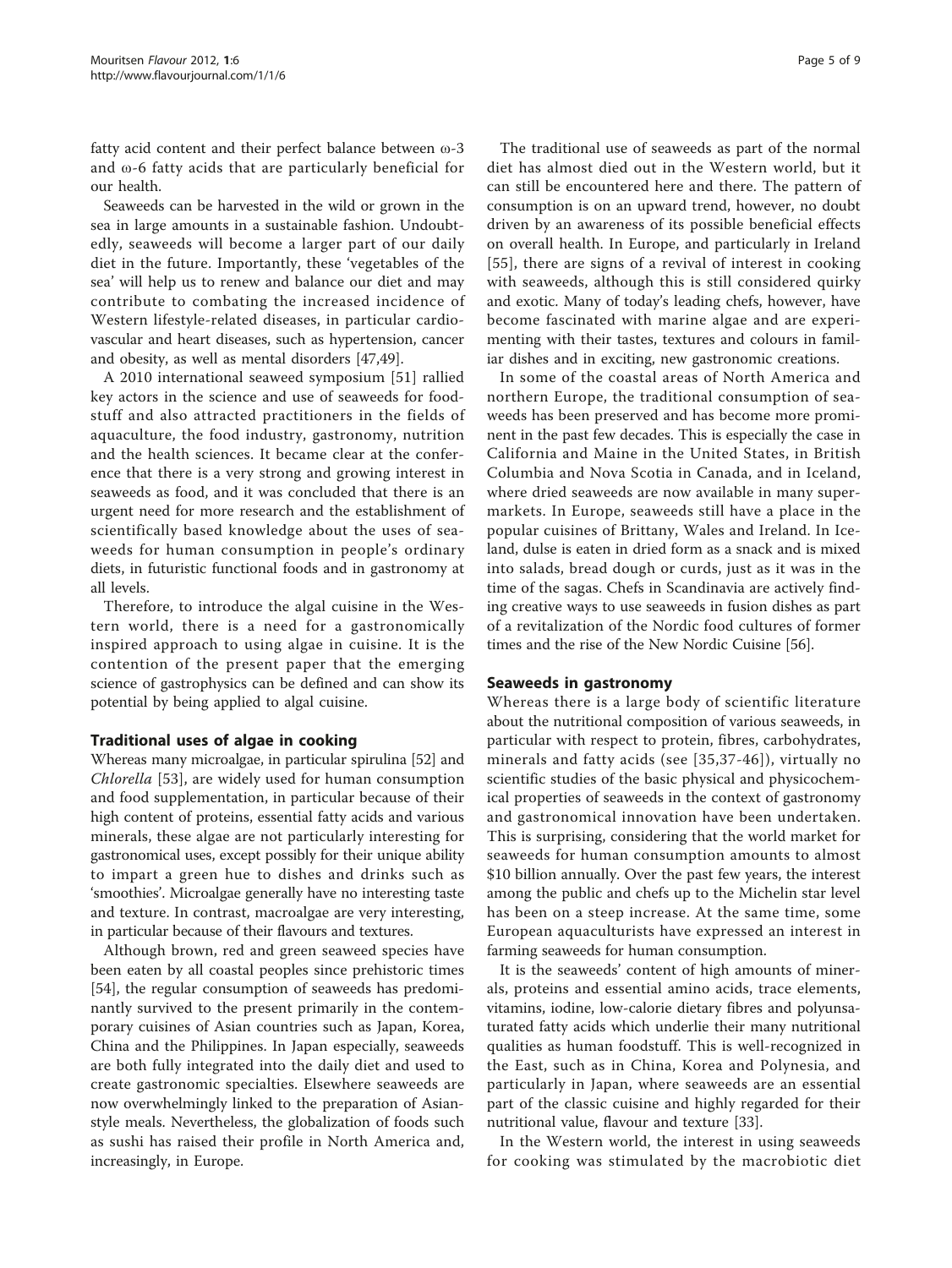movement in the 1960s and 1970s. Judith Cooper Madlener's classic seaweed cookbook was published during this period [\[57](#page-8-0)]. Later the globalization of Asian food, in particular sushi from Japan and its revival in Californian cuisine, introduced seaweeds such as konbu, wakame and particularly nori to the Western palate [[25\]](#page-7-0). A number of cookbooks focused on seaweeds were subsequently published, many of them with reference to the macrobiotic and health food movements [[58-66](#page-8-0)], others with a firm basis in the experience of individual seaweed harvesters [[67-70](#page-8-0)] and a few books penned by scientists [[35,](#page-7-0)[55,71](#page-8-0)].

Seaweed as a novel raw material for foods has a unique potential for gastronomical and sensory innovation. Although it has been used for centuries in other parts of the world, a serious and dedicated research program has to be carried out to develop and exploit this potential in a Western context and for the Western palate. It is noteworthy that whereas a very substantial body of scientific literature exists on seaweed farming, processing and nutrition, there is hardly any sciencebased sensory and gastronomical knowledge about seaweeds available on the international scene. Prominent exceptions are studies of the large brown seaweed konbu as a source of umami related to its contents of monosodium glutamate [[56](#page-8-0),[72](#page-8-0)-[75](#page-8-0)]. Together with 5' ribonucleotides such as inosinate and guanylate, glutamate promotes synergistic flavour enhancement effects (umami) [[76\]](#page-8-0) and may have applications in salt and sugar reduction in a variety of foods, including meats [[75,77,78](#page-8-0)].

Probably no other ingredients used for cooking are as versatile as seaweeds. They can be eaten raw, cooked, baked, toasted, puréed, dried, granulated or deep-fried. They can be eaten on their own or combined in countless ways with other cold or hot ingredients. In most instances, the seaweeds are believed to retain the greater part of their nutritional value in unchanged form, although much research along these lines is needed.

One can turn for inspiration to the greater attention that has been paid to marine algae during the past few years by many serious practitioners of 'haute cuisine'. This has been driven to a certain extent by a felicitous combination of factors: the locavore movement, a much greater consciousness of promoting sustainable food sources and the desirability of eating healthy, pesticidefree foods.

For the professional chef, the challenge of how to use raw materials is on a completely different plane from the one faced in the home kitchen. Like art and the search for new knowledge, gastronomy is driven by a combination of craft, desire for renewal, self-criticism, vision and delight in playing with new ingredients and ideas. For most chefs in Europe and North America,

seaweeds are a relative novelty, which inspires them to rework traditional recipes in daring ways and to devise pioneering gastronomic experiences.

In inventive gastronomy, the goal is to invent fabulous new dishes in which seaweeds have been incorporated as essential, and often surprising, elements, which elevate the resulting creation to something unique and possibly sublime, something that calls out for both sensory and aesthetic appreciation. Well-known chefs have already embraced the use of seaweeds in their kitchens and restaurants to capitalise on the profusion of tastes, textures, shapes and colours that are characteristic of marine algae. Often this involves making excursions to harvest fresh seaweeds from their local surroundings, a natural extension of the quest for wild, edible plants and herbs in forests and fields. Others have drawn inspiration from classic Asian cuisine, where seaweeds have retained a prominent role.

One might wonder how the patrons of high-end expensive restaurants react to finding seaweeds on the menu. It seems that part of the appeal lies in the ingredients themselves. The diners appear to be intrigued by the idea of eating seaweeds and take an interest in learning more about them and their places of origin. In this way, tasty and flavourful marine algae may win a permanent place on the menu and, in the future, be featured more prominently, which would represent a vindication for the food of our ancestors.

# Research questions for gastrophysics applied to the algal cuisine

The present paper has advocated the viewpoint that there is a need to apply concepts, methodologies and state-of-the-art methods from physics and biophysical chemistry to solve gastronomically inspired problems. This approach which we call 'gastrophysics' employs a wide range of the most powerful theoretical, simulational and experimental biophysical techniques to study the structure, dynamics and functional properties of raw and processed foodstuff with a focus on small-scale, macromolecular physical properties and how they relate to flavour and texture.

Among many others, the following could be some of the specific focal areas of the gastrophysical study of seaweeds: (1) visualization and characterization of structure on the small scale of raw and processed seaweeds; (2) determination of the stability and micromechanical properties of foodstuff derived from seaweeds and optimisation of these properties with respect to enhanced taste, mouthfeel and flavour; (3) measurement of the release of flavour compounds as well as the absorption and transport of algal food particles and nutrients via physical models of the intestinal barrier; (4) assessment of the biophysical properties of the precious ω-3 fatty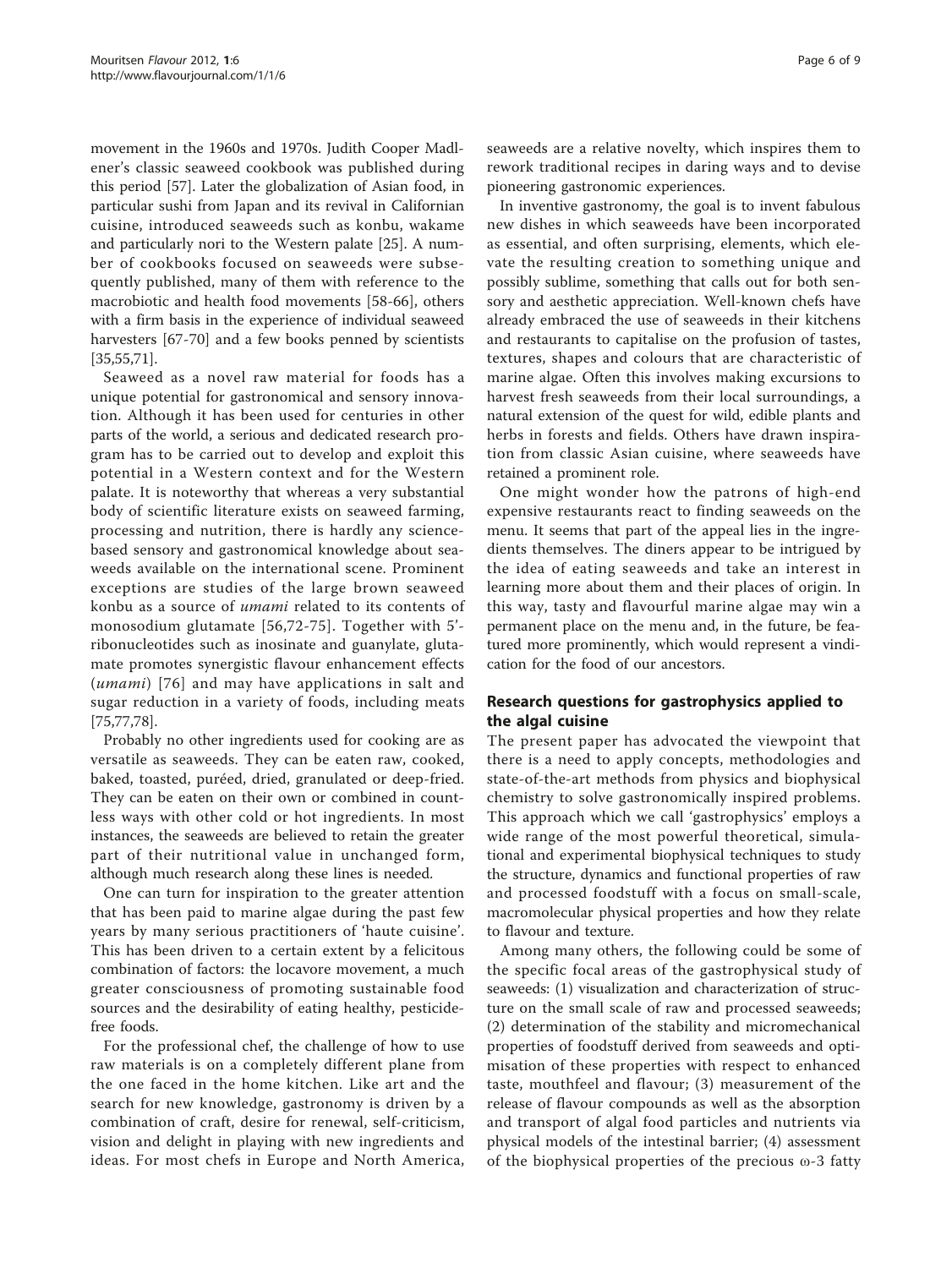acids and sterols synthesised by algae and the effect of seaweed bioactive compounds on cell membranes; (5) characterization of the physics of the taste sensory system stimulated by glutamate from seaweeds using single-molecule receptor taste compound binding assays; and (6) investigations of synergies in taste by computer simulation of the *umami* receptor.

The plethora of physical studies should be fully integrated to define and characterise the emerging science of gastrophysics with seaweeds as the test case. En route, collaboration with food chemists, phycologists, sensory scientists, science communicators, high-level chefs and gastronomical entrepreneurs will help to shape the research directions and provide the means for implementation of scientific achievements in tomorrow's cuisine.

# Conclusion and future outlook

The empirical world of cooking and gastronomy is a promising new territory for application of state-of-theart methods used in physics and biophysical chemistry that may not only transform our study of this empirical world into a new science, 'gastrophysics', but also revitalize the physics of the kind of soft matter of which foodstuffs are made, potentially leading to new fundamental insights that can be translated into a more scientifically inspired approach to gastronomy. The field of gastrophysics will employ a wide range of the most powerful theoretical, simulational and experimental biophysical techniques to study the structure, dynamics and functional properties of raw and processed foodstuff materials with a focus on small-scale and macromolecular physical properties and how they relate to flavour and texture.

This paper presents a vision of a gastrophysical journey into an overlooked and neglected territory of foodstuff, the seaweeds, well-known in the Asian cuisine but only beginning to enter Western cuisine. Seaweeds are basically unexplored scientifically in relation to gastronomy. For reasons related to the world's future supplies of food, a low-carbon imprint of sustainable food production, human health and nutrition, and gastronomical innovation, seaweeds appear to be an ideal subject of study for the emerging science of gastrophysics.

The future use of seaweeds and seaweed products for human consumption will be a highly innovative enterprise because the market is basically virgin in Europe and North America. There is currently a large import of seaweeds from Asia, and individuals make purchases via the internet, but the potential for seaweed use is increasing steeply because of consumers' growing interest in healthy foods that are produced in an environmentally sustainable way. Many leading chefs and gastronomical entrepreneurs are spearheading this trend, and food writers, nutritionists and food scientists are fuelling the interest with novel ideas and factual information.

Consumers have started asking for products available in restaurants and stores. This underscores an urgent need for scientifically based information on which consumers, producers, and companies can base their purchases and strategies for gastronomical development, respectively.

Hence the time is ripe for gastrophysical studies of seaweeds, and it can be expected that the results of such studies may have an impact on decision-making among producers, manufacturers and gastronomical entrepreneurs. Last but not least, knowledge-based information communicated to the public will provide the best support for consumers' ability to navigate tomorrow's food market, which invariably will involve more seaweed products than we have ever seen before. It is worth pointing out that a recently launched plan in the Nordic countries for a special terroir-based 'New Nordic Diet' does indeed now recommend regular consumption of seaweed products [\[79](#page-8-0)].

Application of gastrophysical studies of seaweeds are hence timely and should serve as a nucleus for the growth of a sector comprising the production and processing of seaweeds for human consumption, with a clear aim of creating gastronomical value and, not least, flavour. The anticipated results of gastrophysical investigations of seaweeds will provide a valuable source of knowledge for (1) future recommendations regarding the development and production of select, high-quality seaweeds for human consumption (fresh, dried and processed); (2) best practice designs of drying and storage procedures; (3) selection of algal species with maximal health benefits and desirable sensory perceptions; (4) inspiration of gastronomical entrepreneurs and producers and distributors of seaweed products; and (5) information for the general public about the various benefits of a diet with a certain content of seaweed products.

Wider informed use of seaweeds and seaweed products in the diet is likely to lead to a number of general health benefits and may aid in combating diet-related lifestyle-related diseases. Gastronomical innovation based on seaweeds is expected to create a demand for seaweeds as foodstuff or food ingredients and hence to fuel the creation of new industries and small businesses, as well as to rejuvenate the commercial potential for existing producers of daily foodstuff. The development of farmed seaweed production, possibly with organic certification, will provide a new and sustainable use of the resources of local waters.

#### Abbreviations

AA: arachidonic acid; DHA: docosahexaenoic acid; EPA: eicosapentaenoic acid.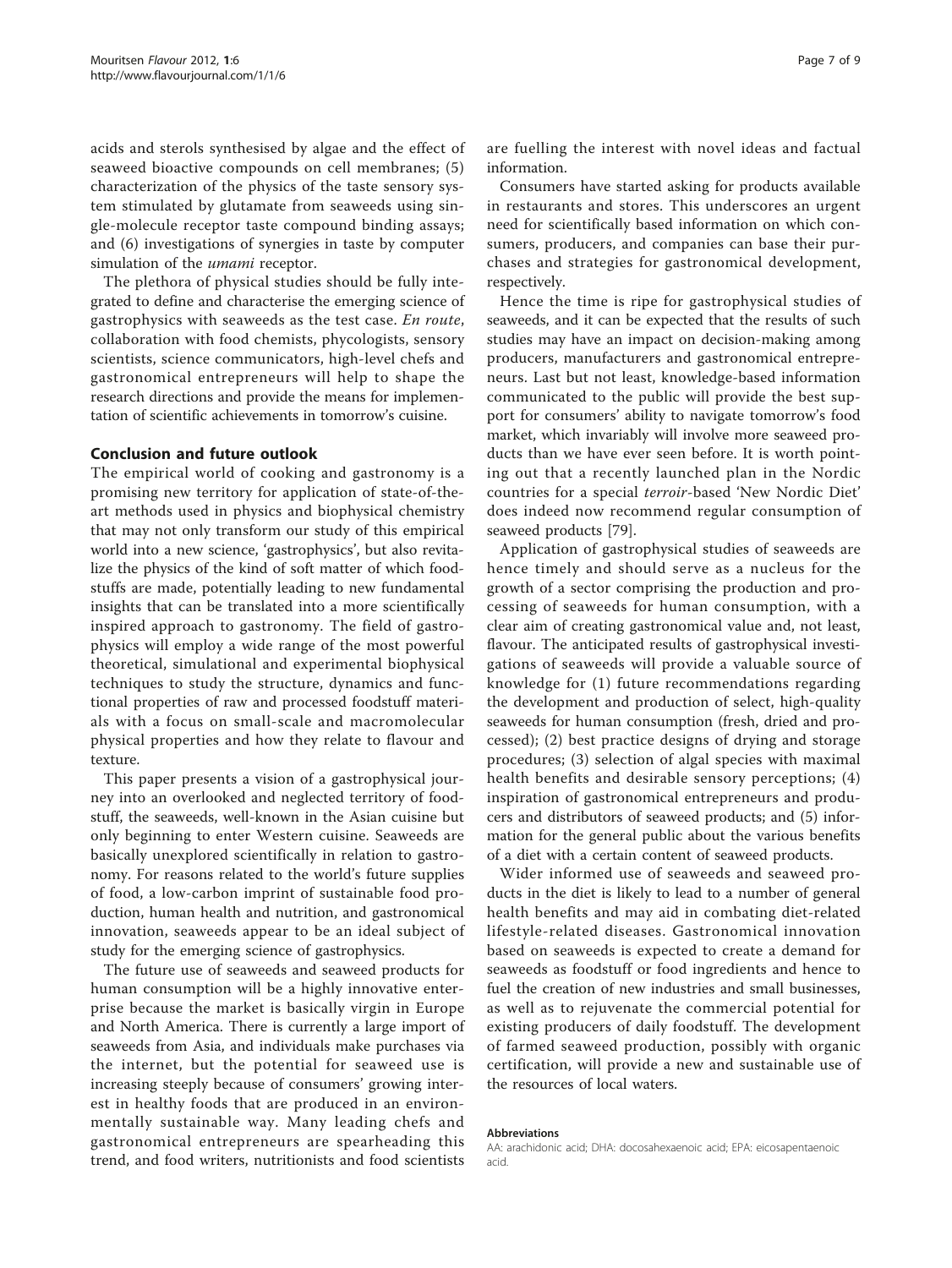#### <span id="page-7-0"></span>Acknowledgements

The author gratefully acknowledges many discussions with Per Lyngs Hansen and Amy Rowat about the science and practicalities of cooking and for coining and clarifying the term 'gastrophysics'. Felix Gõni is thanked for references to papers on the science of cooking in the Spanish magazine SEBBM. Mariela Johansen is gratefully acknowledged for careful translation, from Danish into English, of some of the author's writing on seaweeds. MEMPHYS was supported as a centre of excellence by the Danish National Research Foundation for the period 2001 to 2011. The Nordic Food Lab is an independent institution supported by Danish government sources, external funds and private companies, as well as by foundations such as NordeaFonden. This work was supported by a grant (J.nr. 3414-09-02518) from the Danish Food Industry Agency.

#### Author details

<sup>1</sup>MEMPHYS, Center for Biomembrane Physics, Department of Physics, Chemistry and Pharmacy, University of Southern Denmark, Campusvej 55, DK-5230 Odense M, Denmark. <sup>2</sup>Nordic Food Lab, 93 Strandgade, DK-1401 Copenhagen K, Denmark.

#### Competing interests

The author declares that he has no competing interests.

#### Received: 31 October 2011 Accepted: 4 April 2012 Published: 4 April 2012

#### References

- Brillat-Savarin JA: In Physiologie du goût [The Physiology of Taste: Or, Meditations on Transcendental Gastronomy]. Edited by: Drayton A, transl. London: Penguin Books; 1994:.
- Kurti N: The physicist in the kitchen. Proc R Inst G B 1969, 42:451-467.
- 3. This H: In Traité élémentaire de cuisine [Molecular Gastronomy: Exploring the Science of Flavor]. Edited by: DeBevoise MB, transl. New York: Columbia University Press; 2006:.
- 4. This H: In Les secrets de la casserole [Kitchen Mysteries: Revealing the Science of Cooking]. Edited by: Gladding J, transl. New York: Columbia University Press; 2007:.
- 5. Adrià F, Blumenthal H, Keller T, McGee M: Statement on the 'new cookery'. Observer (Lond) 2006, [online article] http://www.guardian.co.uk/ uk/2006/dec/10/foodanddrink.obsfoodmonthly.
- 6. Barham P, Skibsted LH, Bredie WLP, Bom Frøst M, Møller P, Risbo J, Snitkjær P, Mørch Mortensen LM: Molecular gastronomy: a new emerging scientific discipline. Chem Rev 2010, 110:2313-2365.
- Belitz HD, Grosch W, Schieberle P: In Food Chemistry.. 3 edition. Edited by: Burghagen MM, transl. Heidelberg: Springer; 2004:.
- 8. Fennema's Food Chemistry (Food Science and Technology). In Boca Raton, FL: CRC Press Edited by: Damodaran S, Parkin KL, Fennema OR , 4 2007.
- 9. Coultate TP: Food: The Chemistry of Its Components. 4 edition. Cambridge, UK: Royal Society of Chemistry; 2002.
- 10. This H: Hay muy poca ciencia en la industria alimentaria [in Spanish]. SEBBM 2010, 166:25-29.
- 11. Accum FCA: System of Theoretical and Practical Chemistry Philadelphia: Kimber and Conrad;, 1808.
- 12. Barham P: The Science of Cooking Heidelberg: Springer; 2001.
- 13. Wolke RL: What Einstein Told His Cook: Kitchen Science Explained New York: W.W. Norton & Co; 2002.
- 14. Wolke RL: What Einstein Told His Cook 2: Further Adventures in Kitchen Science-The Sequel New York: W.W. Norton & Co; 2005.
- 15. Hillman H: The New Kitchen Science: A Guide to Knowing the Hows and Whys of Fun and Success in the Kitchen New York: Houghton Mifflin; 2003.
- 16. Joachim D, Schloss A: The Science of Good Food: The Ultimate Reference on How Cooking Works Toronto: Robert Rose; 2008.
- 17. Potter J: Cooking for Geeks. Real Science, Great Hacks, and Good Food Sebastopol, CA: O'Reilly; 2010.
- 18. Vega C, Ubbibk J, van der Linden E: The Kitchen as Laboratory. Reflections on the Science of Food and Cooking York: Columbia University Press; 2012,
- 19. McGee H: On Food and Cooking: The Science and Lore of the Kitchen New York: Scribner; 2004, Revised edition.
- 20. Blumenthal H: The Fat Duck Cookbook London: Bloomsbury; 2008.
- 21. Clarke C: The Science of Ice Cream Cambridge: Royal Society of Chemistry: 2004.
- 22. Beckett ST: The Science of Chocolate Cambridge: Royal Society of Chemistry; 2000.
- 23. Rowat AC, Hollar K, Rosenberg D, Stone HA: The science of chocolate: phase transitions, emulsification, and nucleation. *J Chem Educ* 2011, 88:29-33.
- 24. Rowat AC, Hollar K, Rosenberg D, Stone HA: The science of pizza: the molecular origins of cheese, bread, and digestion using interactive activities. J Food Sci Educ 2010, 9:106-112.
- 25. Mouritsen OG: Sushi: Food for the Eye, the Body, & the Soul New York: Springer; 2009.
- 26. Myhrvold N, Young C, Bilet M: Modernist Cuisine: The Art and Science of Cooking Bellevue, WA: The Cooking Lab; 2011, 5 vols.
- 27. Parkers K: Recipe for success: teachers get inspiration from 'gastrophysics'. Phys Educ 2004, 39:19.
- 28. Ogborn J: Soft matter: food for thought. Phys Educ 2004, 39:45-51.
- 29. Physics of Biological Systems. Heidelberg: Springer Edited by: Flyvbjerg H, Hertz J, Jensen MH, Mouritsen OG, Sneppen K 1997.
- 30. Barsanti L, Gualtieri P: Algae: Anatomy, Biochemistry, and Biotechnology Boca Raton, FL: CRC Press; 2006.
- 31. Andersen RA: Diversity of eukaryotic algae. Biodivers Conserv 1992, 1:267-292.
- 32. Braune W, Guiry MD: Seaweeds: A Colour Identification Guide to the Common Benthic Green, Brown and Red Algae of the World's Oceans Königstein, Germany: Koeltz Scientific Books; 2011, Revised and translated by Guiry MD.
- 33. Arasaki S, Arasaki T: Low Calorie, High Nutrition Vegetables from the Sea to Help You Look and Feel Better Tokyo: Japan Publications Inc; 1983.
- Duarte CM, Marbá N, Holmer M: Rapid domestication of marine species. Science 2001, 316:382-383.
- 35. Mouritsen OG: Seaweeds. Edible, Available & Sustainable [in Danish] Copenhagen: Nyt Nordisk Forlag Arnold Busck; 2009.
- 36. Food and Agriculture Organization of the United Nations: The State of World Fisheries and Aquaculture 2010. [[http://www.fao.org/docrep/013/](http://www.fao.org/docrep/013/i1820e/i1820e00.htm) [i1820e/i1820e00.htm\]](http://www.fao.org/docrep/013/i1820e/i1820e00.htm).
- 37. Løvstad Holdt S, Kraan S: Bioactive compounds in seaweed; functional food applications and legislation. J Appl Phycol 2010, 23:543-597.
- 38. Pereira L: A review of the nutrient composition of selected edible seaweeds. In Seaweed: Ecology, Nutrient Composition and Medicinal Uses. Edited by: Pomin VH. Happauge, NY: Nova Science Publishers; 2012:.
- 39. Colombo ML, Risè P, Giavarini F, De Angelis L, Galli C, Bolis CL: Marine macroalgae as sources of polyunsaturated fatty acids. Plant Foods Hum Nutr 2006, 61:67-72.
- 40. Khotimchenko SV, Vaskovsky VE, Titlyanova TV: Fatty acids of marine algae from the Pacific Coast of North California. Botanica Marina 2002, 45:17-22.
- 41. Dawczynski C, Schubert R, Jahreis G: Amino acids, fatty acids, and dietary fibre in edible seaweed products. Food Chem 2006, 103:891-899.
- Rupérez P: Mineral content of edible marine seaweeds. Food Chem 2002, 79:23-26.
- 43. Teas J, Pino S, Critchley A, Braverman LE: Variability of iodine content in common commercially available edible seaweeds. Thyroid 2004, 14:836-841.
- 44. van Netten C, Hoption Cann SA, Morley DR, van Netten JP: Elemental and radioactive analysis of commercially available seaweed. Sci Total Environ 2000, 255:169-175.
- 45. Sánchez-Machado DI, Lopez-Cervantes J, López-Hernández J, Paseiro-Losada P: Fatty acids, total lipid, protein and ash contents of processed edible seaweeds. Food Chem 2004, 85:439-444.
- 46. MacArtain P, Gill CIR, Brooks M, Campbell R, Rowland IR: Nutritional value of edible seaweeds. Nutr Rev 2007, 65:535-543.
- 47. Simopoulos AP: The importance of the ratio of ω-6/ω-3 essential fatty acids. Biomed Pharmacother 2002, 56:365-379.
- 48. Valentine RC, Valentine DL: Ω-3 Fatty Acids and the DHA Principle. Boca Raton, FL: CRC Press 2010.
- 49. Poly-unsaturated fatty acids, neural function and mental health. In Biol Skr Dan Vid Selsk Edited by: Mouritsen OG, Crawford MA 2007, 56:1-87.
- 50. Cunnane SC, Stewart KM: Human Brain Evolution: The Influence of Freshwater and Marine Food Resources Hoboken, NJ: Wiley-Blackwell; 2010.
- 51. Seaweed Symposium: Seaweeds for Human Consumption, Bioactive Compounds, and Combating of Diseases. An international interdisciplinary